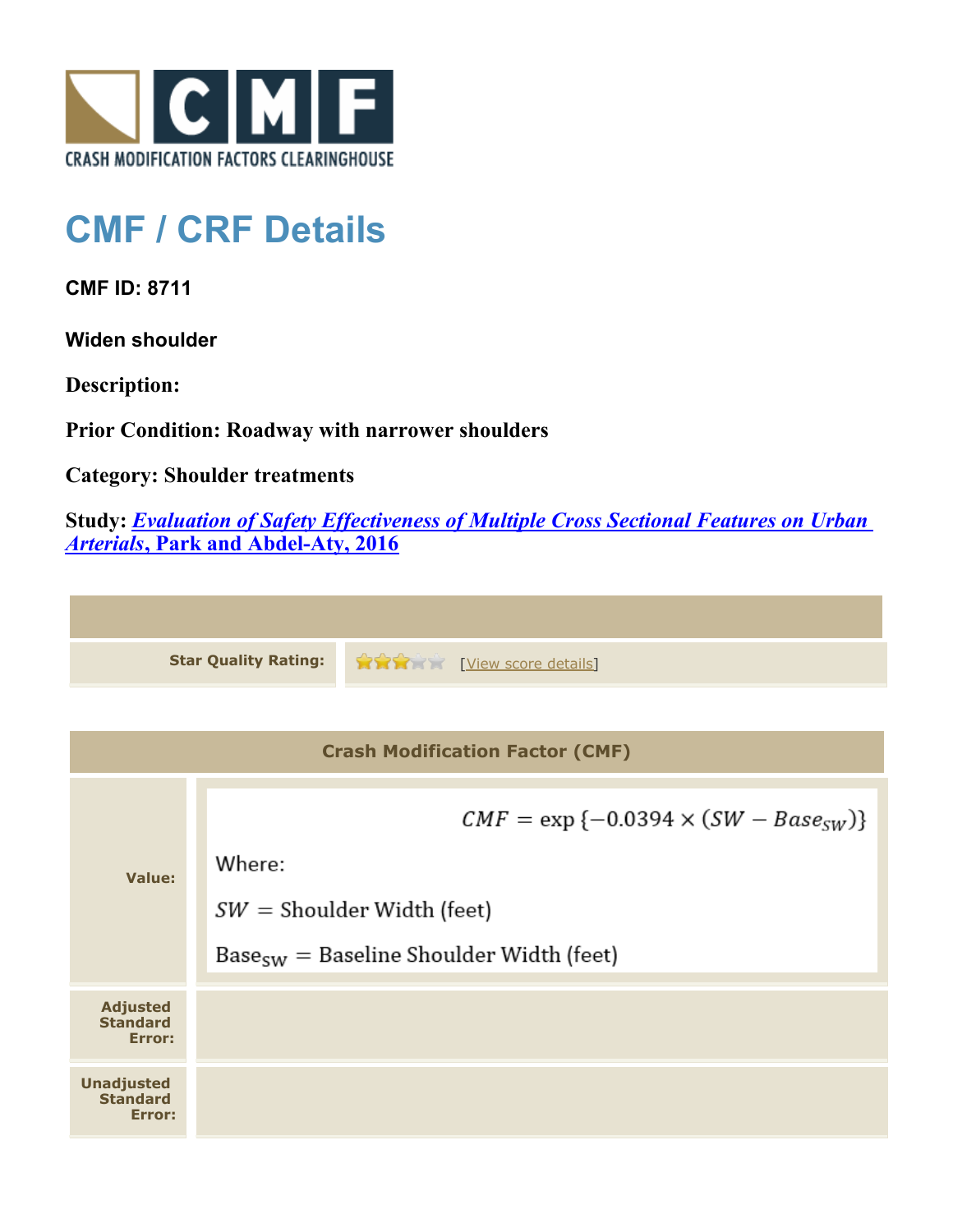| <b>Crash Reduction Factor (CRF)</b> |                                                      |  |
|-------------------------------------|------------------------------------------------------|--|
| Value:                              | (This value indicates an <b>increase</b> in crashes) |  |
| <b>Adjusted Standard Error:</b>     |                                                      |  |
| <b>Unadjusted Standard Error:</b>   |                                                      |  |

| <b>Applicability</b>       |                                                   |  |
|----------------------------|---------------------------------------------------|--|
| <b>Crash Type:</b>         | All                                               |  |
| <b>Crash Severity:</b>     | All                                               |  |
| <b>Roadway Types:</b>      | Principal Arterial Other                          |  |
| <b>Number of Lanes:</b>    | $2 - 8$                                           |  |
| <b>Road Division Type:</b> | All                                               |  |
| <b>Speed Limit:</b>        | $20 - 65$                                         |  |
| <b>Area Type:</b>          | Urban                                             |  |
| <b>Traffic Volume:</b>     | 1000 to 94500 Annual Average Daily Traffic (AADT) |  |
| <b>Time of Day:</b>        | All                                               |  |

## *If countermeasure is intersection-based*

| <b>Intersection Type:</b>         |
|-----------------------------------|
| <b>Intersection Geometry:</b>     |
| <b>Traffic Control:</b>           |
| <b>Major Road Traffic Volume:</b> |
| <b>Minor Road Traffic Volume:</b> |

| <b>Development Details</b>      |              |  |
|---------------------------------|--------------|--|
| <b>Date Range of Data Used:</b> | 2008 to 2012 |  |